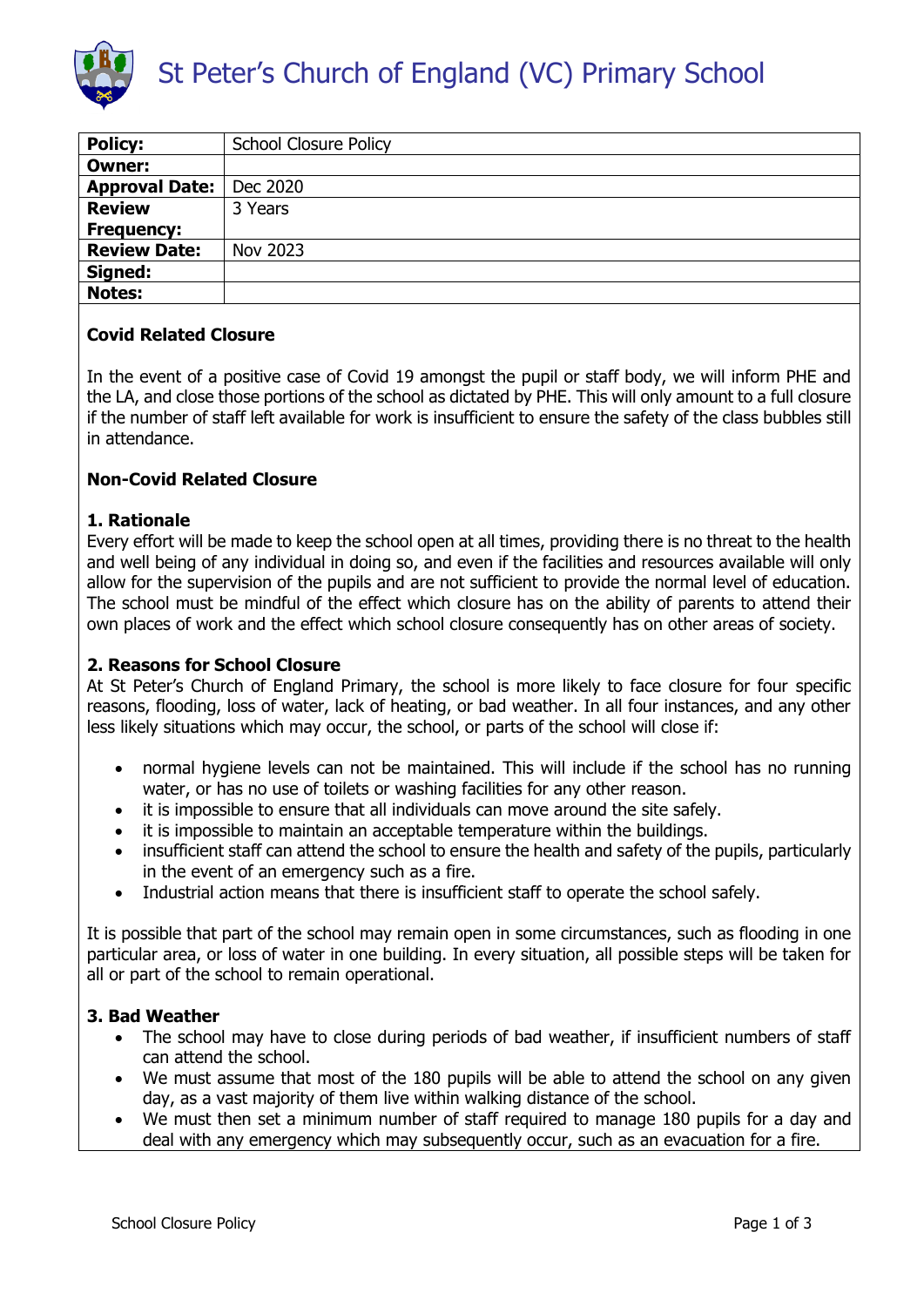

 Thus we have set the critical number of staff required to keep the school open at 8 teachers or TAs, in addition to 1 further member of staff to cover the office. Office staff will not be expected to supervise classes of children for a day.

In the event of predicted bad weather, the following process will take place:

- The headteacher will contact all parents informing them of the closure process and warning them that there is a possibility of closure.
- On the morning of a day of severe weather, the Head will telephone Mr Battel to determine the local conditions in Aylesford. He will also review all sources of informaiton regarding road conditions across the county.
- He will estimate the number of staff likely to be able to attend the school. If the Head believes that it is unlikely that the critical number of staff will be able to access the site, he will close the school.
- He will contact Mrs Lomakin, who will use the teacher/parent communcation system to inform all parents, school staff, the nursery staff and the providers of the school dinners, that the school will not open.
- During the afternoon, the Headteacher will again contact Mr Battel and make a decision on whether to close the school for the following day, or whether to delay any decision until the morning. He will inform Mrs Lomakin of the siutaiton, and she will use the communication system to let parents and staff know. If the decision has been to wait until morning to access whether the school can open, the process will recommence.

# **4. Flooding/Loss of Water**

If the school suffers an overnight flood, or a loss of water, the caretaker will inform the Headteacher straight away. The Headteacher will attend the school and decide on whether closure is required. If it is, the closure procedure will be initiated.

## **5. Closure Procedure**

Once the Headteacher has taken the decision to close the school, the following process will be initiated:

- The school caretaker will be informed.
- The Teacher/Parents service will be use to inform parents, staff, the nursery and breakfast clubs.
- The school website will also be updated to publicise the closure.
- The Chair of Governors will be informed.
- The Local Authority will be informed.
- The Diocese will be informed.
- The radio stations will be informed and asked to broadcast the information.

## **6. Staff Transport**

In the event of bad weather, staff are expected to make every effort to attend the school, by any means of transport, without endangering their own safety. Staff must decide whether their journey is safe and if it is not, they must inform the Headteacher or office that they will not be attending the school and they must complete work at home.

## **7. Industrial Action**

In the event of proposed industrial action, the Headteacher will complete a risk assessment. This will clarify whether sufficient staff will be in school in order for the school to operate safely. Dependent on the results of the risk assessment the school may be required to close or only open to specific classes of children. In the event of this, the Headteacher will take appropriate steps to ensure that